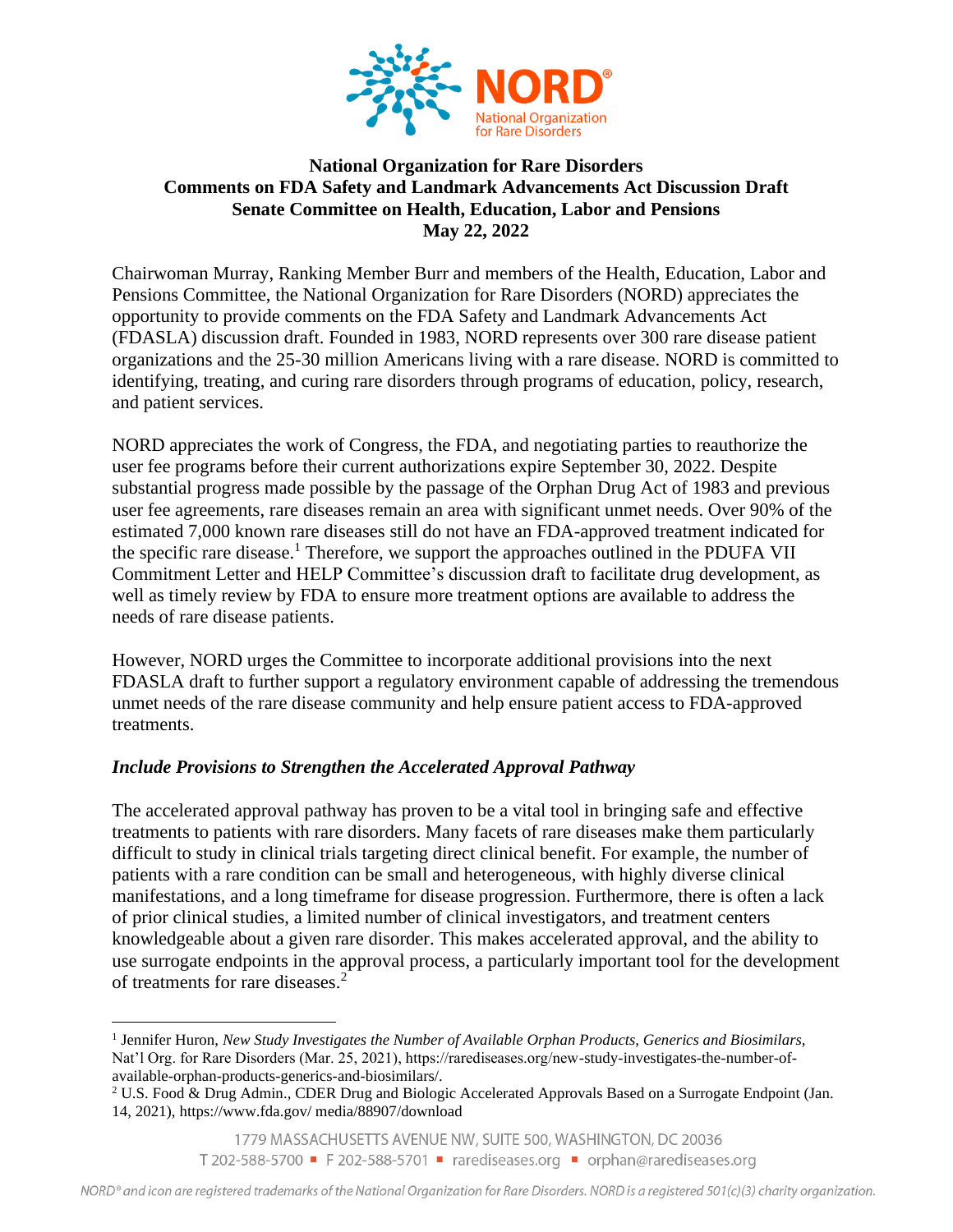However, some stakeholders have raised concerns about the drugs approved under the accelerated approval pathway. Critics of the pathway claim that these treatments should be treated differently because they have been studied using surrogate endpoints and as such, these drugs are not yet "clinically proven" and are "experimental." These criticisms of the accelerated approval pathway misunderstand the law and regulations that govern it.<sup>3</sup> By definition under the law, accelerated approval drugs meet FDA's gold standard of substantial evidence of safety and effectiveness, just as drugs approved under any other pathway do.<sup>4</sup>

Accelerated approval is granted based on FDA's finding that a drug is safe and effective for its intended use— the same approval standard used for traditional approval.<sup>5</sup> Furthermore, Congress and the FDA have considered – and rejected – the notion that accelerated approval is a different or lesser standard than traditional approval. In fact, while codifying the accelerated approval pathway in  $2012<sup>6</sup>$  Congress acknowledged the vital role the accelerated approval pathway serves for patients with rare diseases and expressed their hope that it would bring life-saving drugs to the market expeditiously.<sup>7</sup> Congress also affirmed FDA's conclusion that accelerated approval did not create a different standard for drug approval, stating in a "Sense of Congress" Congressional understanding that accelerated approval "may result in fewer, smaller, or shorter clinical trials... without compromising or altering the high standards of the FDA for the approval of drugs."<sup>8</sup>

Still, NORD believes the accelerated approval pathway could benefit from certain refinements, that if implemented, would both help to alleviate payer concerns and support continued robust patient access to these FDA approved treatments. In a June 2021 white paper, "FDA's Accelerated Approval Pathway: A Rare Disease Perspective," NORD outlined several recommendations to improve the pathway.<sup>9</sup> Furthermore, in April 2022, NORD partnered with 90 patient organizations in a letter to HELP and Energy and Commerce Committee leadership, urging Congress to strengthen the pathway as part of PDUFA reauthorization.<sup>10</sup> The recommendations outlined in NORD's white paper and supported by these 90 patient organizations include:

#### *Enhanced Post-market Confirmatory Study Transparency*

Post-market confirmatory studies are already a condition of accelerated approval, but requiring more robust and frequent reports on manufacturers progress on their confirmatory studies would give all stakeholders more confidence that these confirmatory studies are being done with due diligence. Reports should compare actual progress on the milestones that the manufacturer agreed to at the time of accelerated approval and explain where progress is falling short of the

<sup>66</sup> Food and Drug Administration Safety and Innovation Act, Pub. L. No. 112–144, §§ 803, 901(b), 902(a), 126 Stat. 993, 1079, 1083–87 (2012)

<sup>7</sup> See H.R. Rep. 112-495, \*35–36 (2012)

<sup>3</sup> 57 Fed. Reg. at 58944

<sup>4</sup> 57 Fed. Reg. at 58944.

<sup>5</sup> *Id.*

<sup>8</sup> See 158 Cong. Rec. H3825-01, H3848 (2012).

<sup>9</sup> Temkin E, Trinh, J. FDA's Accelerated Approval Pathway: A Rare Disease Perspective. October 2021. https://rarediseases.org/wp-content/uploads/2021/06/NRD-2182-Policy-Report\_Accelerated-Approval\_FNL.pdf <sup>10</sup> https://rarediseases.org/wp-content/uploads/2022/04/Patient-Letter-to-Congress-on-Accelerated-Approval-4.4.2022.pdf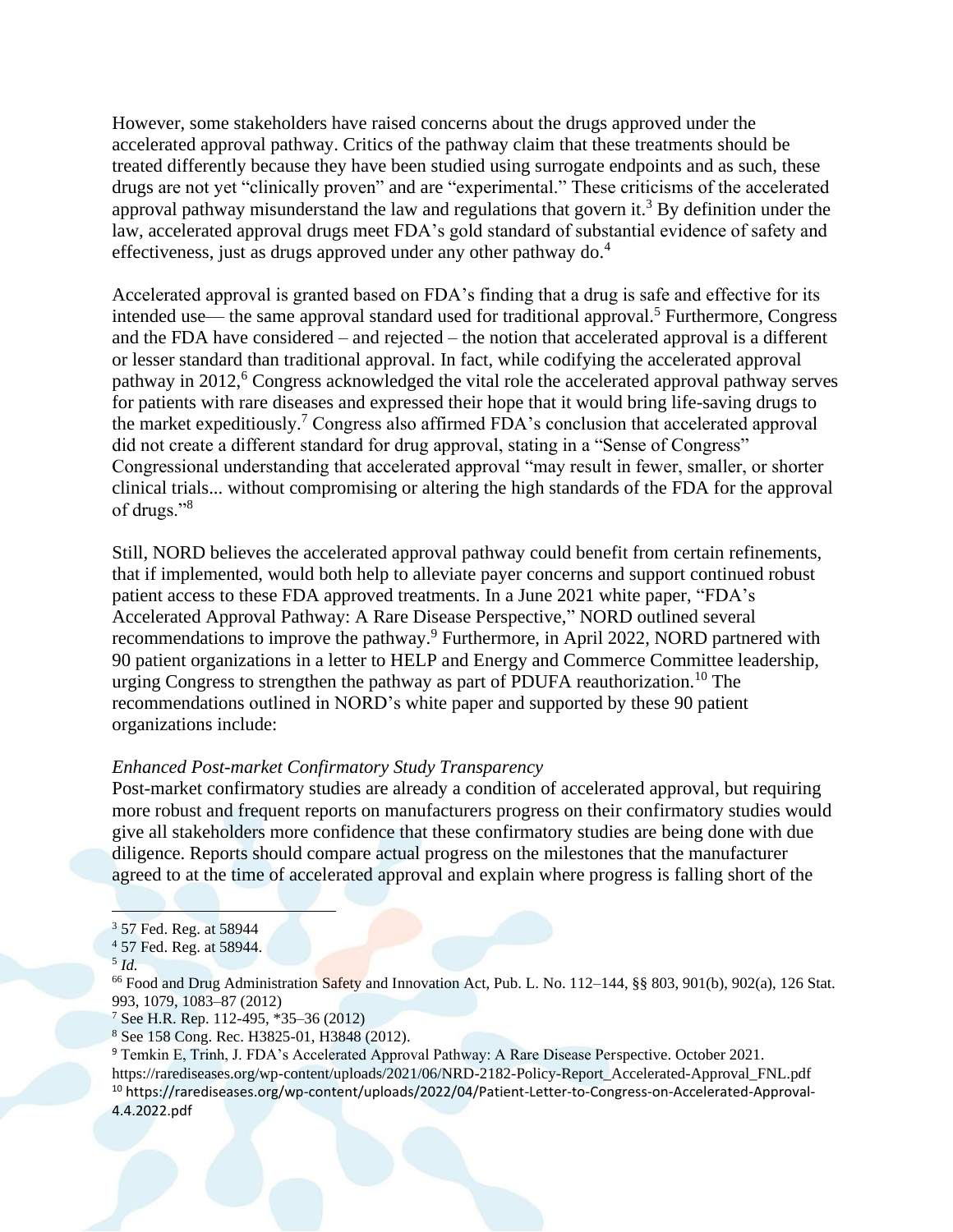agreement. The FDA should also be required to make the information contained within these reports easily accessible to the public by putting them on the FDA's website.

#### *Better Use of Real-World Evidence for Conversion to Traditional Approval*

The FDA already utilizes real world evidence (RWE) in the post-market setting to evaluate safety, and we believe that the utilization of RWE in the post-market to evaluate efficacy is often appropriate and should be considered. Consideration of RWE as part of the evaluation of whether the drug has an effect on the intended clinical benefit would permit FDA to convert accelerated approval drugs to traditional approval, when scientifically appropriate, at an earlier point in time.

#### *Improved Processes for Expediting Withdrawal of an Accelerated Approval Product*

It can be difficult to design, enroll, and complete post-market confirmatory studies for rare disease drugs, and there are frequently legitimate reasons for delays in converting a product from accelerated approval to traditional approval. However, delayed confirmatory studies also give fodder to critics of accelerated approval who claim they are a result of an inability by FDA to properly address or take enforcement action against accelerated approval products that have not proven clinical benefit. Clarifying the circumstances under which the expedited withdrawal of an accelerated approval product would be appropriate is important for building confidence in the pathway. However, it is also critical that some flexibility be retained by the FDA in the event sponsors are pursuing conversion to traditional approval with due diligence but are falling behind on established milestones and targets.

#### *Increased Funding and Resources for FDA*

Many of these proposals would require additional, targeted resources at FDA. An increase in federal funding and resources through budgeting and appropriations could provide FDA with the resources necessary to implement some of the reforms contemplated and to exercise its existing and ideally expanded authorities when appropriate.

FDA approval is only the first step to patient access to a treatment. True access is achieved when patients can get their treatments prescribed and affordably covered by their health program or insurer. NORD urges the Committee to add provisions in line with NORD's recommendations to FDASLA to ensure this pathway remains a viable way for patients to obtain access to FDA approved treatments for their rare condition at the earliest possible time.

#### *Clarify the Scope of Orphan Drug Exclusivity by Including S. 4581, the RARE Act*

The Orphan Drug Act (ODA) provides a set of incentives to support research and development into drugs for rare diseases. One of the key incentives is a seven-year term of "exclusivity," or market protection from competition for the orphan drug once it is approved and marketed. The law established a two-part process for obtaining orphan drug exclusivity. First, at an early stage in the drug development, a company can request that FDA "designate" the drug as an orphan drug to prevent, diagnose or treat a rare disease or condition. Once a company receives this designation, the company can access other ODA incentives, including tax credits for the research and clinical testing on the drug. Second, after completing the necessary clinical studies and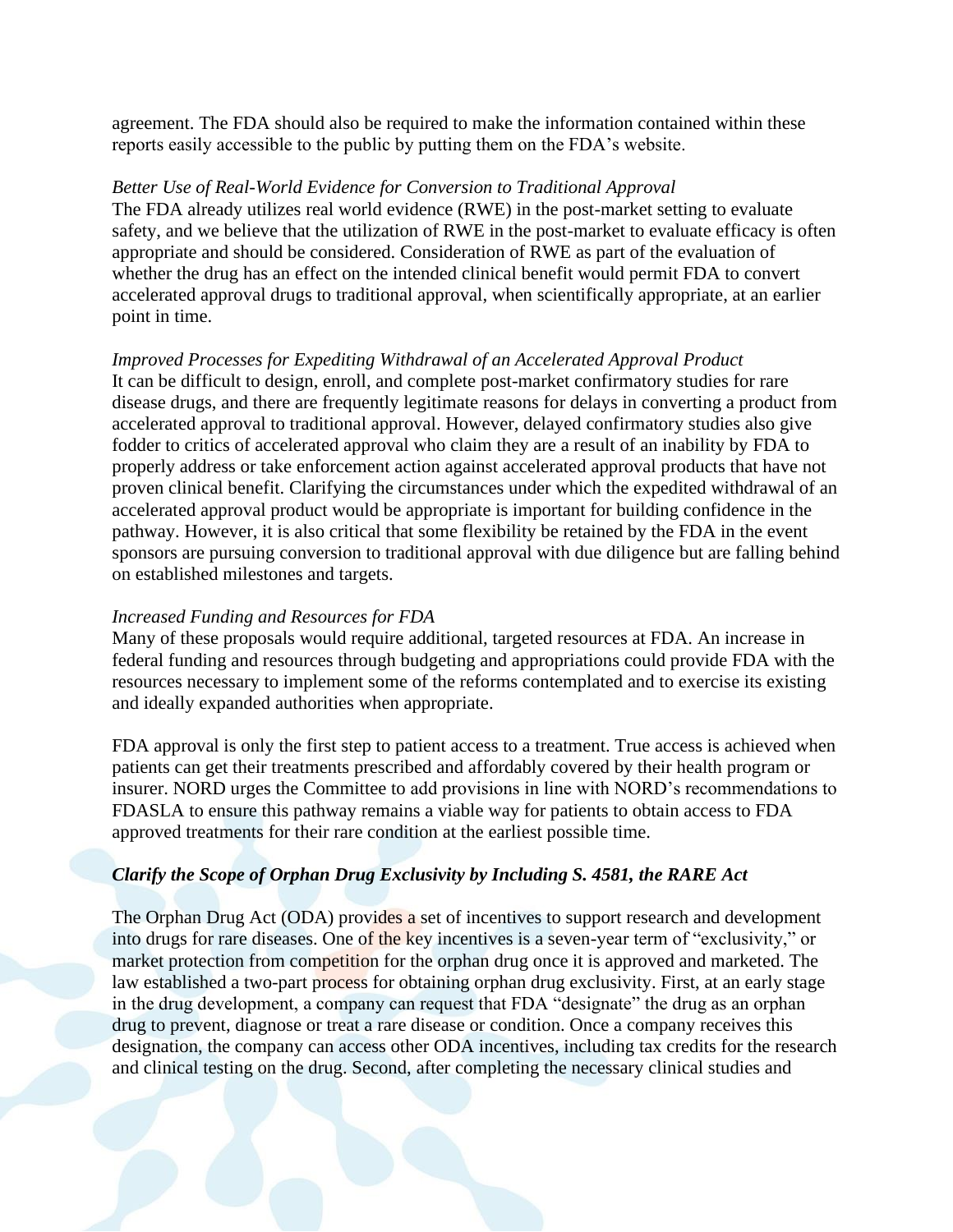obtaining FDA approval, the drug is then awarded exclusivity that protects the specific use of the drug that is approved.

However, with the recent decision in the case of *Catalyst Pharms., Inc. v. Becerra*, the 11<sup>th</sup> Circuit Court rejected FDA's decades-long interpretation of the ODA that the exclusivity protects the "use or indication" ultimately approved. The Court instead held that the rare disease that is *designated* at the outset of the drug development process dictates the scope of the orphan drug exclusivity. NORD believes this is an incorrect interpretation of the statute, and in the absence of a legislative fix, is concerned there would be fewer orphan drugs approved for fewer special patient populations. That is not the goal of the ODA, and it is not in the best interest of the rare disease community.

Therefore, NORD is supportive of legislation recently introduced by Senator Tammy Baldwin and Senator Bill Cassidy, the "Retaining Access and Restoring Exclusivity (RARE) Act" (S. 4185), which would clarify that orphan drug exclusivity protects the approved use or indication. This legislation is critical to ensuring proper incentives are in place to continue to foster robust rare disease drug development. NORD urges the Committee to include the RARE Act in the next FDASLA draft.

# *Support Expanding Clinical Trial Diversity*

Ensuring that clinical trials appropriately represent the intended patient populations is priority for NORD. This is a critically important issue and can be a challenge with rare diseases as they usually have much smaller clinical trials due to the limited number of eligible patients.

Many different issues – including geographic, linguistic, cultural, and socio-economic factors – exist that tend to reduce diversity in clinical trials and lead to unfortunate inequities for patients. The NORD Rare Disease Centers of Excellence program consciously aims to address those factors, to make clinical trial enrollment easier and more equitable. The network features 31 sites in multiple states, which should present patients with opportunities to enroll in clinical trials closer to their homes and serve diverse populations in a variety of regional settings. Many of the centers already have experience and programs devoted to reaching out to medically underserved communities in their region, enabling us to reach patients with a variety of backgrounds, such as:

- Black communities, both urban and rural, who may have a strong mistrust of clinical research due to historical and sadly even more recent unethical medical research.
- New immigrants and undocumented immigrant communities who, in addition to language and medical coverage barriers, may fear exposing themselves or family members to a perceived risk of increased scrutiny by US Citizenship and Immigration Services.
- Rural communities who tend to have a lower socio-economic status, limited access to health care facilities and/or to health insurance.

To increase the chances of overcoming these challenges regardless of where a patient is located, NORD intends to identify best practices for community outreach and for equitable clinical enrollment at the centers where such practices have already been developed. We will share those